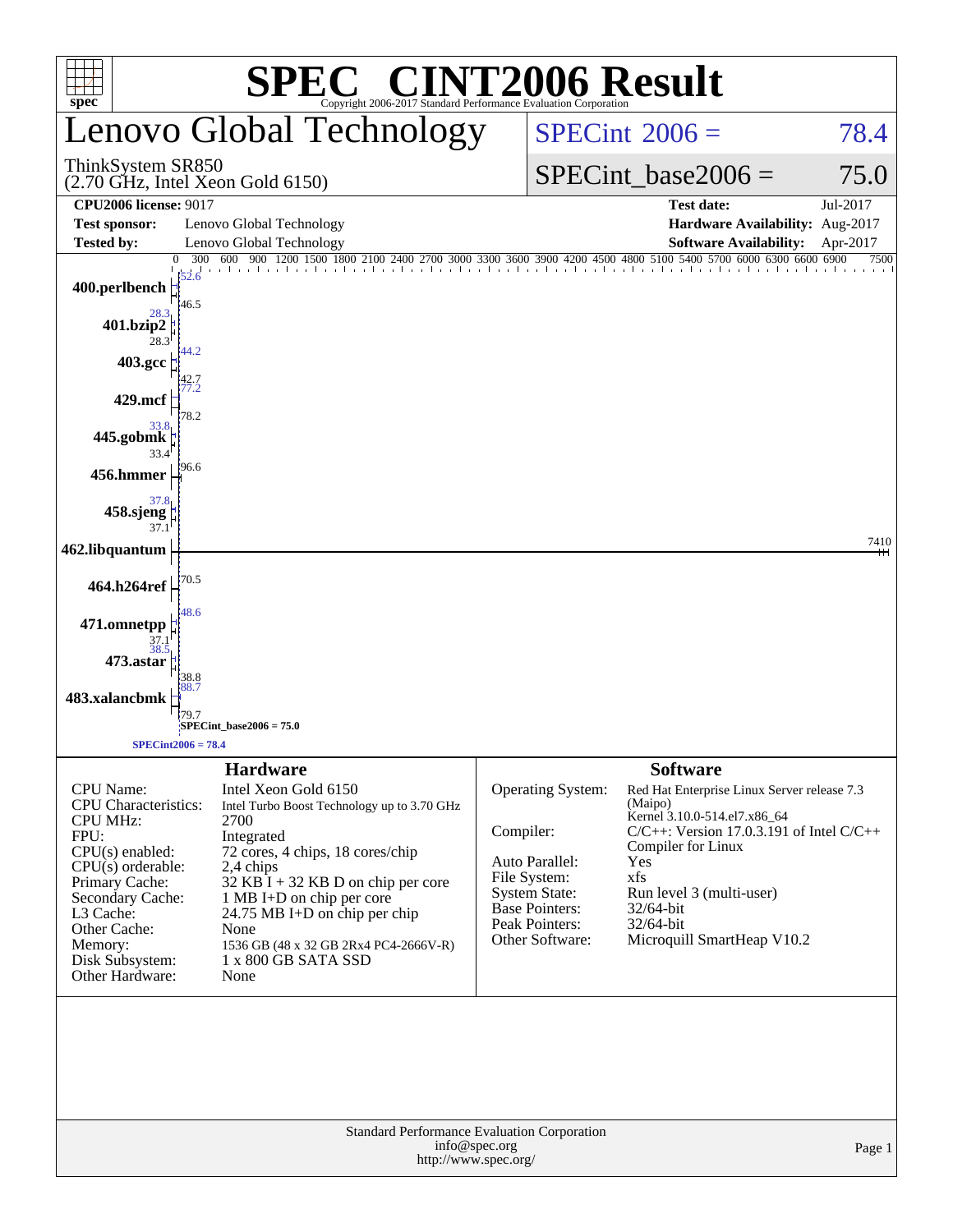

### enovo Global Technology

#### ThinkSystem SR850

(2.70 GHz, Intel Xeon Gold 6150)

 $SPECint2006 = 78.4$  $SPECint2006 = 78.4$ 

#### SPECint base2006 =  $75.0$

**[Test sponsor:](http://www.spec.org/auto/cpu2006/Docs/result-fields.html#Testsponsor)** Lenovo Global Technology **[Hardware Availability:](http://www.spec.org/auto/cpu2006/Docs/result-fields.html#HardwareAvailability)** Aug-2017

**[CPU2006 license:](http://www.spec.org/auto/cpu2006/Docs/result-fields.html#CPU2006license)** 9017 **[Test date:](http://www.spec.org/auto/cpu2006/Docs/result-fields.html#Testdate)** Jul-2017 **[Tested by:](http://www.spec.org/auto/cpu2006/Docs/result-fields.html#Testedby)** Lenovo Global Technology **[Software Availability:](http://www.spec.org/auto/cpu2006/Docs/result-fields.html#SoftwareAvailability)** Apr-2017

#### **[Results Table](http://www.spec.org/auto/cpu2006/Docs/result-fields.html#ResultsTable)**

|                                                                                                          | <b>Base</b>    |              |                |       | <b>Peak</b>    |       |                |              |                |              |                |              |
|----------------------------------------------------------------------------------------------------------|----------------|--------------|----------------|-------|----------------|-------|----------------|--------------|----------------|--------------|----------------|--------------|
| <b>Benchmark</b>                                                                                         | <b>Seconds</b> | <b>Ratio</b> | <b>Seconds</b> | Ratio | <b>Seconds</b> | Ratio | <b>Seconds</b> | <b>Ratio</b> | <b>Seconds</b> | <b>Ratio</b> | <b>Seconds</b> | <b>Ratio</b> |
| 400.perlbench                                                                                            | 210            | 46.5         | 210            | 46.6  | 210            | 46.5  | 186            | 52.6         | 185            | 52.7         | 186            | <u>52.6</u>  |
| 401.bzip2                                                                                                | 341            | 28.3         | 341            | 28.3  | 341            | 28.3  | 341            | 28.3         | 342            | 28.2         | 342            | 28.3         |
| $403.\mathrm{gcc}$                                                                                       | 188            | 42.7         | 189            | 42.7  | 188            | 42.9  | 182            | 44.2         | 182            | 44.2         | 182            | 44.2         |
| $429$ mcf                                                                                                | 116            | 78.4         | 117            | 78.2  | 117            | 77.8  | 119            | 76.7         | 118            | 77.2         | 118            | 77.3         |
| $445$ .gobmk                                                                                             | 314            | 33.4         | 314            | 33.4  | 313            | 33.5  | 311            | 33.7         | 311            | 33.8         | 311            | <u>33.8</u>  |
| $456.$ hmmer                                                                                             | 96.6           | 96.6         | 97.1           | 96.1  | 96.6           | 96.6  | 96.6           | 96.6         | 97.1           | 96.1         | 96.6           | 96.6         |
| $458$ .sjeng                                                                                             | 326            | 37.1         | 326            | 37.1  | 326            | 37.1  | 320            | 37.8         | 320            | 37.8         | 320            | 37.8         |
| 462.libquantum                                                                                           | 2.78           | 7450         | 2.80           | 7410  | 2.82           | 7360  | 2.78           | 7450         | 2.80           | 7410         | 2.82           | 7360         |
| 464.h264ref                                                                                              | 314            | 70.5         | 315            | 70.4  | 314            | 70.5  | 314            | 70.5         | 315            | 70.4         | 314            | 70.5         |
| $ 471$ .omnetpp                                                                                          | 168            | 37.3         | 171            | 36.5  | 169            | 37.1  | 129            | 48.6         | 138            | 45.4         | 126            | 49.5         |
| $473$ . astar                                                                                            | 182            | 38.6         | 181            | 38.8  | 181            | 38.9  | 183            | 38.4         | 182            | 38.5         | 182            | <u>38.5</u>  |
| 483.xalancbmk                                                                                            | 86.5           | 79.7         | 86.6           | 79.7  | 86.6           | 79.6  | 77.8           | 88.7         | 77.8           | 88.7         | 78.2           | 88.3         |
| Results appear in the order in which they were run. Bold underlined text indicates a median measurement. |                |              |                |       |                |       |                |              |                |              |                |              |

#### **[Submit Notes](http://www.spec.org/auto/cpu2006/Docs/result-fields.html#SubmitNotes)**

The config file option 'submit' was used.

#### **[Operating System Notes](http://www.spec.org/auto/cpu2006/Docs/result-fields.html#OperatingSystemNotes)**

Stack size set to unlimited using "ulimit -s unlimited"

#### **[Platform Notes](http://www.spec.org/auto/cpu2006/Docs/result-fields.html#PlatformNotes)**

BIOS Configuration: Choose Operating Mode set to Maximum Performance LLC dead line alloc set to Disable Hyper-Threading set to Disable Sysinfo program /home/cpu2006-1.2-ic17.0u3/config/sysinfo.rev6993 Revision 6993 of 2015-11-06 (b5e8d4b4eb51ed28d7f98696cbe290c1) running on electron-rhel7.3 Mon Jul 31 19:55:28 2017

 This section contains SUT (System Under Test) info as seen by some common utilities. To remove or add to this section, see: <http://www.spec.org/cpu2006/Docs/config.html#sysinfo>

 From /proc/cpuinfo model name : Intel(R) Xeon(R) Gold 6150 CPU @ 2.70GHz 4 "physical id"s (chips) 72 "processors" cores, siblings (Caution: counting these is hw and system dependent. The following excerpts from /proc/cpuinfo might not be reliable. Use with caution.)

Continued on next page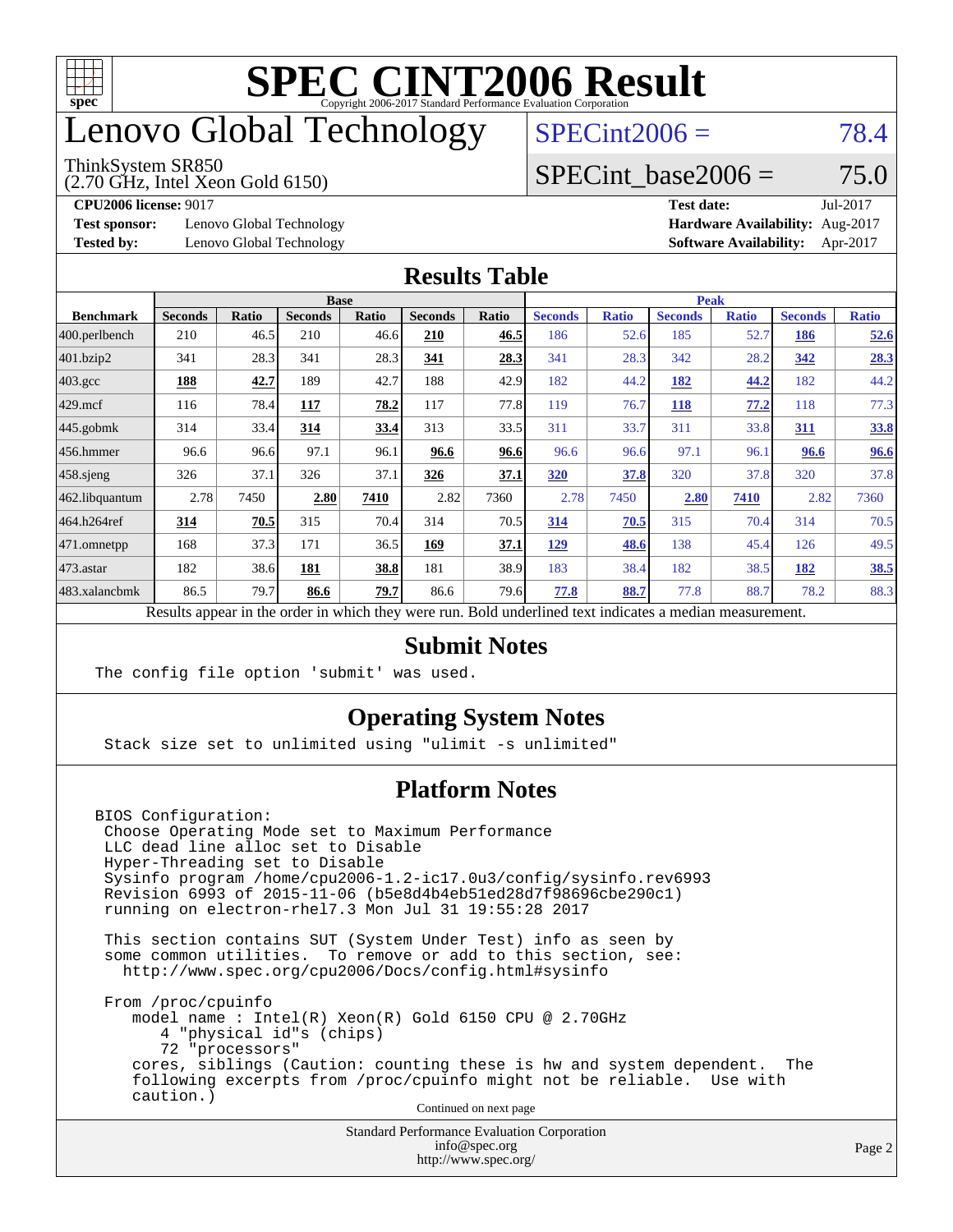

### enovo Global Technology

ThinkSystem SR850

(2.70 GHz, Intel Xeon Gold 6150)

 $SPECint2006 = 78.4$  $SPECint2006 = 78.4$ 

SPECint base2006 =  $75.0$ 

#### **[CPU2006 license:](http://www.spec.org/auto/cpu2006/Docs/result-fields.html#CPU2006license)** 9017 **[Test date:](http://www.spec.org/auto/cpu2006/Docs/result-fields.html#Testdate)** Jul-2017

**[Test sponsor:](http://www.spec.org/auto/cpu2006/Docs/result-fields.html#Testsponsor)** Lenovo Global Technology **[Hardware Availability:](http://www.spec.org/auto/cpu2006/Docs/result-fields.html#HardwareAvailability)** Aug-2017

**[Tested by:](http://www.spec.org/auto/cpu2006/Docs/result-fields.html#Testedby)** Lenovo Global Technology **[Software Availability:](http://www.spec.org/auto/cpu2006/Docs/result-fields.html#SoftwareAvailability)** Apr-2017

#### **[Platform Notes \(Continued\)](http://www.spec.org/auto/cpu2006/Docs/result-fields.html#PlatformNotes)**

Standard Performance Evaluation Corporation [info@spec.org](mailto:info@spec.org) <http://www.spec.org/> Page 3 cpu cores : 18 siblings : 18 physical 0: cores 0 1 2 3 4 8 9 10 11 16 17 18 19 20 24 25 26 27 physical 1: cores 0 1 2 3 4 8 9 10 11 16 17 18 19 20 24 25 26 27 physical 2: cores 0 1 2 3 4 8 9 10 11 16 17 18 19 20 24 25 26 27 physical 3: cores 0 1 2 3 4 8 9 10 11 16 17 18 19 20 24 25 26 27 cache size : 25344 KB From /proc/meminfo MemTotal: 1584978096 kB<br>HugePages Total: 0 HugePages\_Total: 0 Hugepagesize: 2048 kB From /etc/\*release\* /etc/\*version\* os-release: NAME="Red Hat Enterprise Linux Server" VERSION="7.3 (Maipo)" ID="rhel" ID\_LIKE="fedora" VERSION\_ID="7.3" PRETTY\_NAME="Red Hat Enterprise Linux Server 7.3 (Maipo)" ANSI\_COLOR="0;31" CPE\_NAME="cpe:/o:redhat:enterprise\_linux:7.3:GA:server" redhat-release: Red Hat Enterprise Linux Server release 7.3 (Maipo) system-release: Red Hat Enterprise Linux Server release 7.3 (Maipo) system-release-cpe: cpe:/o:redhat:enterprise\_linux:7.3:ga:server uname -a: Linux electron-rhel7.3 3.10.0-514.el7.x86\_64 #1 SMP Wed Oct 19 11:24:13 EDT 2016 x86\_64 x86\_64 x86\_64 GNU/Linux run-level 3 Jul 31 19:53 SPEC is set to: /home/cpu2006-1.2-ic17.0u3 Filesystem Type Size Used Avail Use% Mounted on /dev/sda4 xfs 688G 5.1G 683G 1% /home Additional information from dmidecode: Warning: Use caution when you interpret this section. The 'dmidecode' program reads system data which is "intended to allow hardware to be accurately determined", but the intent may not be met, as there are frequent changes to hardware, firmware, and the "DMTF SMBIOS" standard. BIOS Lenovo -[TEE113J-1.00]- 06/03/2017 Memory: 48x Samsung M393A4K40BB2-CTD 32 GB 2 rank 2666 MHz (End of data from sysinfo program)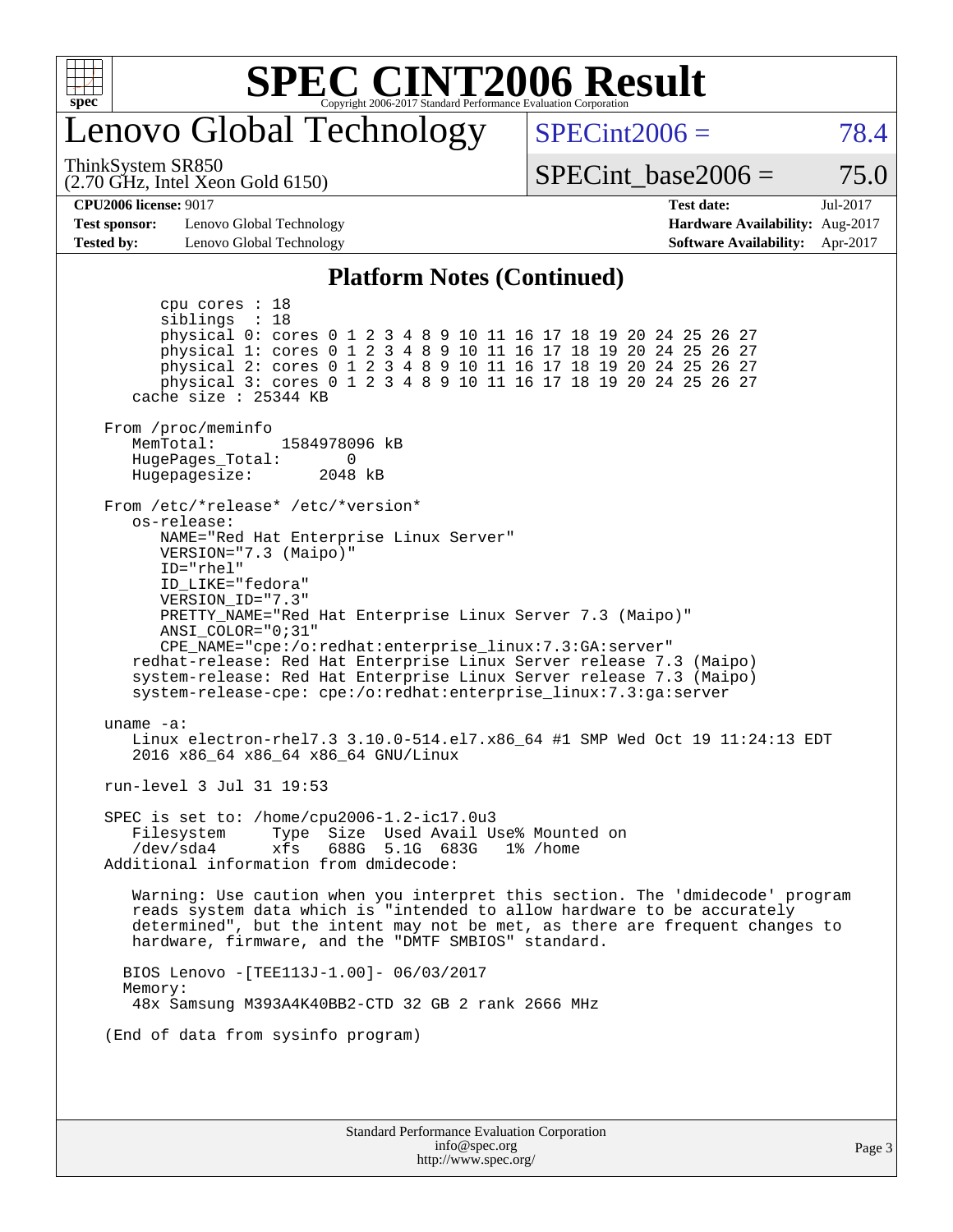

### enovo Global Technology

 $SPECint2006 = 78.4$  $SPECint2006 = 78.4$ 

(2.70 GHz, Intel Xeon Gold 6150) ThinkSystem SR850

SPECint base2006 =  $75.0$ 

**[Test sponsor:](http://www.spec.org/auto/cpu2006/Docs/result-fields.html#Testsponsor)** Lenovo Global Technology **[Hardware Availability:](http://www.spec.org/auto/cpu2006/Docs/result-fields.html#HardwareAvailability)** Aug-2017 **[Tested by:](http://www.spec.org/auto/cpu2006/Docs/result-fields.html#Testedby)** Lenovo Global Technology **[Software Availability:](http://www.spec.org/auto/cpu2006/Docs/result-fields.html#SoftwareAvailability)** Apr-2017

**[CPU2006 license:](http://www.spec.org/auto/cpu2006/Docs/result-fields.html#CPU2006license)** 9017 **[Test date:](http://www.spec.org/auto/cpu2006/Docs/result-fields.html#Testdate)** Jul-2017

#### **[General Notes](http://www.spec.org/auto/cpu2006/Docs/result-fields.html#GeneralNotes)**

Environment variables set by runspec before the start of the run:  $KMP$  AFFINITY = "granularity=fine, compact" LD\_LIBRARY\_PATH = "/home/cpu2006-1.2-ic17.0u3/lib/ia32:/home/cpu2006-1.2-ic17.0u3/lib/intel64:/home/cpu2006-1.2-ic17.0u3/sh10.2" OMP\_NUM\_THREADS = "72"

 Binaries compiled on a system with 1x Intel Core i7-4790 CPU + 32GB RAM memory using Redhat Enterprise Linux 7.2 Transparent Huge Pages enabled by default. Filesystem page cache cleared with: shell invocation of 'sync; echo 3 > /proc/sys/vm/drop\_caches' prior to run

#### **[Base Compiler Invocation](http://www.spec.org/auto/cpu2006/Docs/result-fields.html#BaseCompilerInvocation)**

[C benchmarks](http://www.spec.org/auto/cpu2006/Docs/result-fields.html#Cbenchmarks): [icc -m64](http://www.spec.org/cpu2006/results/res2017q4/cpu2006-20170918-49935.flags.html#user_CCbase_intel_icc_64bit_bda6cc9af1fdbb0edc3795bac97ada53)

[C++ benchmarks:](http://www.spec.org/auto/cpu2006/Docs/result-fields.html#CXXbenchmarks) [icpc -m64](http://www.spec.org/cpu2006/results/res2017q4/cpu2006-20170918-49935.flags.html#user_CXXbase_intel_icpc_64bit_fc66a5337ce925472a5c54ad6a0de310)

#### **[Base Portability Flags](http://www.spec.org/auto/cpu2006/Docs/result-fields.html#BasePortabilityFlags)**

 400.perlbench: [-DSPEC\\_CPU\\_LP64](http://www.spec.org/cpu2006/results/res2017q4/cpu2006-20170918-49935.flags.html#b400.perlbench_basePORTABILITY_DSPEC_CPU_LP64) [-DSPEC\\_CPU\\_LINUX\\_X64](http://www.spec.org/cpu2006/results/res2017q4/cpu2006-20170918-49935.flags.html#b400.perlbench_baseCPORTABILITY_DSPEC_CPU_LINUX_X64) 401.bzip2: [-DSPEC\\_CPU\\_LP64](http://www.spec.org/cpu2006/results/res2017q4/cpu2006-20170918-49935.flags.html#suite_basePORTABILITY401_bzip2_DSPEC_CPU_LP64) 403.gcc: [-DSPEC\\_CPU\\_LP64](http://www.spec.org/cpu2006/results/res2017q4/cpu2006-20170918-49935.flags.html#suite_basePORTABILITY403_gcc_DSPEC_CPU_LP64) 429.mcf: [-DSPEC\\_CPU\\_LP64](http://www.spec.org/cpu2006/results/res2017q4/cpu2006-20170918-49935.flags.html#suite_basePORTABILITY429_mcf_DSPEC_CPU_LP64) 445.gobmk: [-DSPEC\\_CPU\\_LP64](http://www.spec.org/cpu2006/results/res2017q4/cpu2006-20170918-49935.flags.html#suite_basePORTABILITY445_gobmk_DSPEC_CPU_LP64) 456.hmmer: [-DSPEC\\_CPU\\_LP64](http://www.spec.org/cpu2006/results/res2017q4/cpu2006-20170918-49935.flags.html#suite_basePORTABILITY456_hmmer_DSPEC_CPU_LP64) 458.sjeng: [-DSPEC\\_CPU\\_LP64](http://www.spec.org/cpu2006/results/res2017q4/cpu2006-20170918-49935.flags.html#suite_basePORTABILITY458_sjeng_DSPEC_CPU_LP64) 462.libquantum: [-DSPEC\\_CPU\\_LP64](http://www.spec.org/cpu2006/results/res2017q4/cpu2006-20170918-49935.flags.html#suite_basePORTABILITY462_libquantum_DSPEC_CPU_LP64) [-DSPEC\\_CPU\\_LINUX](http://www.spec.org/cpu2006/results/res2017q4/cpu2006-20170918-49935.flags.html#b462.libquantum_baseCPORTABILITY_DSPEC_CPU_LINUX) 464.h264ref: [-DSPEC\\_CPU\\_LP64](http://www.spec.org/cpu2006/results/res2017q4/cpu2006-20170918-49935.flags.html#suite_basePORTABILITY464_h264ref_DSPEC_CPU_LP64) 471.omnetpp: [-DSPEC\\_CPU\\_LP64](http://www.spec.org/cpu2006/results/res2017q4/cpu2006-20170918-49935.flags.html#suite_basePORTABILITY471_omnetpp_DSPEC_CPU_LP64) 473.astar: [-DSPEC\\_CPU\\_LP64](http://www.spec.org/cpu2006/results/res2017q4/cpu2006-20170918-49935.flags.html#suite_basePORTABILITY473_astar_DSPEC_CPU_LP64) 483.xalancbmk: [-DSPEC\\_CPU\\_LP64](http://www.spec.org/cpu2006/results/res2017q4/cpu2006-20170918-49935.flags.html#suite_basePORTABILITY483_xalancbmk_DSPEC_CPU_LP64) [-DSPEC\\_CPU\\_LINUX](http://www.spec.org/cpu2006/results/res2017q4/cpu2006-20170918-49935.flags.html#b483.xalancbmk_baseCXXPORTABILITY_DSPEC_CPU_LINUX)

#### **[Base Optimization Flags](http://www.spec.org/auto/cpu2006/Docs/result-fields.html#BaseOptimizationFlags)**

[C benchmarks](http://www.spec.org/auto/cpu2006/Docs/result-fields.html#Cbenchmarks):

[-xCORE-AVX2](http://www.spec.org/cpu2006/results/res2017q4/cpu2006-20170918-49935.flags.html#user_CCbase_f-xCORE-AVX2) [-ipo](http://www.spec.org/cpu2006/results/res2017q4/cpu2006-20170918-49935.flags.html#user_CCbase_f-ipo) [-O3](http://www.spec.org/cpu2006/results/res2017q4/cpu2006-20170918-49935.flags.html#user_CCbase_f-O3) [-no-prec-div](http://www.spec.org/cpu2006/results/res2017q4/cpu2006-20170918-49935.flags.html#user_CCbase_f-no-prec-div) [-parallel](http://www.spec.org/cpu2006/results/res2017q4/cpu2006-20170918-49935.flags.html#user_CCbase_f-parallel) [-qopt-prefetch](http://www.spec.org/cpu2006/results/res2017q4/cpu2006-20170918-49935.flags.html#user_CCbase_f-qopt-prefetch) [-auto-p32](http://www.spec.org/cpu2006/results/res2017q4/cpu2006-20170918-49935.flags.html#user_CCbase_f-auto-p32)

[C++ benchmarks:](http://www.spec.org/auto/cpu2006/Docs/result-fields.html#CXXbenchmarks)

[-xCORE-AVX2](http://www.spec.org/cpu2006/results/res2017q4/cpu2006-20170918-49935.flags.html#user_CXXbase_f-xCORE-AVX2) [-ipo](http://www.spec.org/cpu2006/results/res2017q4/cpu2006-20170918-49935.flags.html#user_CXXbase_f-ipo) [-O3](http://www.spec.org/cpu2006/results/res2017q4/cpu2006-20170918-49935.flags.html#user_CXXbase_f-O3) [-no-prec-div](http://www.spec.org/cpu2006/results/res2017q4/cpu2006-20170918-49935.flags.html#user_CXXbase_f-no-prec-div) [-qopt-prefetch](http://www.spec.org/cpu2006/results/res2017q4/cpu2006-20170918-49935.flags.html#user_CXXbase_f-qopt-prefetch) [-auto-p32](http://www.spec.org/cpu2006/results/res2017q4/cpu2006-20170918-49935.flags.html#user_CXXbase_f-auto-p32) [-Wl,-z,muldefs](http://www.spec.org/cpu2006/results/res2017q4/cpu2006-20170918-49935.flags.html#user_CXXbase_link_force_multiple1_74079c344b956b9658436fd1b6dd3a8a) [-L/sh10.2 -lsmartheap64](http://www.spec.org/cpu2006/results/res2017q4/cpu2006-20170918-49935.flags.html#user_CXXbase_SmartHeap64_63911d860fc08c15fa1d5bf319b9d8d5)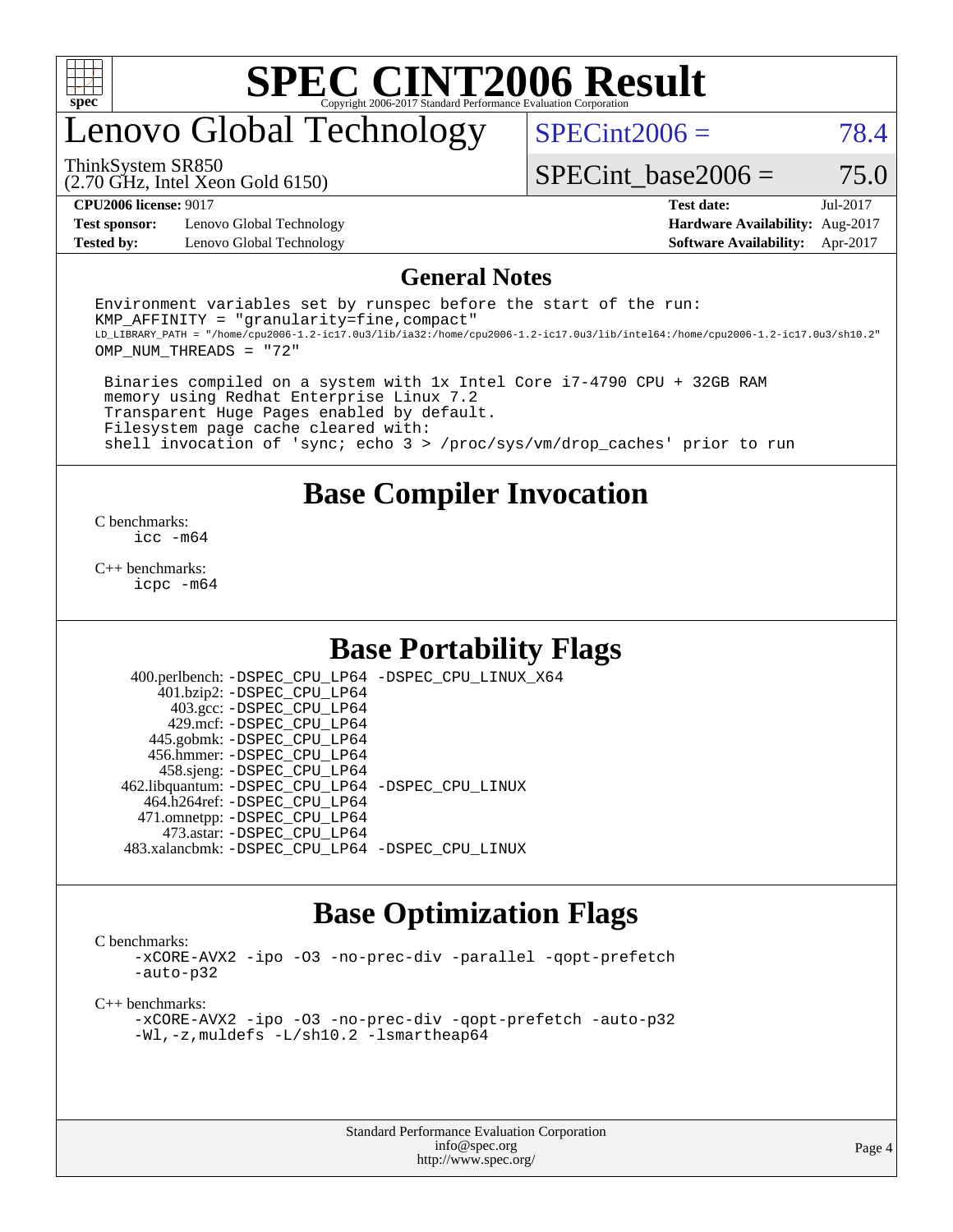

## enovo Global Technology

ThinkSystem SR850

(2.70 GHz, Intel Xeon Gold 6150)

 $SPECint2006 = 78.4$  $SPECint2006 = 78.4$ 

SPECint base2006 =  $75.0$ 

**[Test sponsor:](http://www.spec.org/auto/cpu2006/Docs/result-fields.html#Testsponsor)** Lenovo Global Technology **[Hardware Availability:](http://www.spec.org/auto/cpu2006/Docs/result-fields.html#HardwareAvailability)** Aug-2017 **[Tested by:](http://www.spec.org/auto/cpu2006/Docs/result-fields.html#Testedby)** Lenovo Global Technology **[Software Availability:](http://www.spec.org/auto/cpu2006/Docs/result-fields.html#SoftwareAvailability)** Apr-2017

**[CPU2006 license:](http://www.spec.org/auto/cpu2006/Docs/result-fields.html#CPU2006license)** 9017 **[Test date:](http://www.spec.org/auto/cpu2006/Docs/result-fields.html#Testdate)** Jul-2017

#### **[Base Other Flags](http://www.spec.org/auto/cpu2006/Docs/result-fields.html#BaseOtherFlags)**

[C benchmarks](http://www.spec.org/auto/cpu2006/Docs/result-fields.html#Cbenchmarks):

403.gcc: [-Dalloca=\\_alloca](http://www.spec.org/cpu2006/results/res2017q4/cpu2006-20170918-49935.flags.html#b403.gcc_baseEXTRA_CFLAGS_Dalloca_be3056838c12de2578596ca5467af7f3)

### **[Peak Compiler Invocation](http://www.spec.org/auto/cpu2006/Docs/result-fields.html#PeakCompilerInvocation)**

[C benchmarks \(except as noted below\)](http://www.spec.org/auto/cpu2006/Docs/result-fields.html#Cbenchmarksexceptasnotedbelow):

[icc -m64](http://www.spec.org/cpu2006/results/res2017q4/cpu2006-20170918-49935.flags.html#user_CCpeak_intel_icc_64bit_bda6cc9af1fdbb0edc3795bac97ada53)

400.perlbench: [icc -m32 -L/opt/intel/compilers\\_and\\_libraries\\_2017/linux/lib/ia32](http://www.spec.org/cpu2006/results/res2017q4/cpu2006-20170918-49935.flags.html#user_peakCCLD400_perlbench_intel_icc_c29f3ff5a7ed067b11e4ec10a03f03ae)

445.gobmk: [icc -m32 -L/opt/intel/compilers\\_and\\_libraries\\_2017/linux/lib/ia32](http://www.spec.org/cpu2006/results/res2017q4/cpu2006-20170918-49935.flags.html#user_peakCCLD445_gobmk_intel_icc_c29f3ff5a7ed067b11e4ec10a03f03ae)

[C++ benchmarks \(except as noted below\):](http://www.spec.org/auto/cpu2006/Docs/result-fields.html#CXXbenchmarksexceptasnotedbelow)

[icc -m32 -L/opt/intel/compilers\\_and\\_libraries\\_2017/linux/lib/ia32](http://www.spec.org/cpu2006/results/res2017q4/cpu2006-20170918-49935.flags.html#user_CXXpeak_intel_icc_c29f3ff5a7ed067b11e4ec10a03f03ae)

473.astar: [icpc -m64](http://www.spec.org/cpu2006/results/res2017q4/cpu2006-20170918-49935.flags.html#user_peakCXXLD473_astar_intel_icpc_64bit_fc66a5337ce925472a5c54ad6a0de310)

#### **[Peak Portability Flags](http://www.spec.org/auto/cpu2006/Docs/result-fields.html#PeakPortabilityFlags)**

 400.perlbench: [-D\\_FILE\\_OFFSET\\_BITS=64](http://www.spec.org/cpu2006/results/res2017q4/cpu2006-20170918-49935.flags.html#user_peakPORTABILITY400_perlbench_file_offset_bits_64_438cf9856305ebd76870a2c6dc2689ab) [-DSPEC\\_CPU\\_LINUX\\_IA32](http://www.spec.org/cpu2006/results/res2017q4/cpu2006-20170918-49935.flags.html#b400.perlbench_peakCPORTABILITY_DSPEC_CPU_LINUX_IA32) 401.bzip2: [-DSPEC\\_CPU\\_LP64](http://www.spec.org/cpu2006/results/res2017q4/cpu2006-20170918-49935.flags.html#suite_peakPORTABILITY401_bzip2_DSPEC_CPU_LP64) 403.gcc: [-DSPEC\\_CPU\\_LP64](http://www.spec.org/cpu2006/results/res2017q4/cpu2006-20170918-49935.flags.html#suite_peakPORTABILITY403_gcc_DSPEC_CPU_LP64) 429.mcf: [-DSPEC\\_CPU\\_LP64](http://www.spec.org/cpu2006/results/res2017q4/cpu2006-20170918-49935.flags.html#suite_peakPORTABILITY429_mcf_DSPEC_CPU_LP64) 445.gobmk: [-D\\_FILE\\_OFFSET\\_BITS=64](http://www.spec.org/cpu2006/results/res2017q4/cpu2006-20170918-49935.flags.html#user_peakPORTABILITY445_gobmk_file_offset_bits_64_438cf9856305ebd76870a2c6dc2689ab) 456.hmmer: [-DSPEC\\_CPU\\_LP64](http://www.spec.org/cpu2006/results/res2017q4/cpu2006-20170918-49935.flags.html#suite_peakPORTABILITY456_hmmer_DSPEC_CPU_LP64) 458.sjeng: [-DSPEC\\_CPU\\_LP64](http://www.spec.org/cpu2006/results/res2017q4/cpu2006-20170918-49935.flags.html#suite_peakPORTABILITY458_sjeng_DSPEC_CPU_LP64) 462.libquantum: [-DSPEC\\_CPU\\_LP64](http://www.spec.org/cpu2006/results/res2017q4/cpu2006-20170918-49935.flags.html#suite_peakPORTABILITY462_libquantum_DSPEC_CPU_LP64) [-DSPEC\\_CPU\\_LINUX](http://www.spec.org/cpu2006/results/res2017q4/cpu2006-20170918-49935.flags.html#b462.libquantum_peakCPORTABILITY_DSPEC_CPU_LINUX) 464.h264ref: [-DSPEC\\_CPU\\_LP64](http://www.spec.org/cpu2006/results/res2017q4/cpu2006-20170918-49935.flags.html#suite_peakPORTABILITY464_h264ref_DSPEC_CPU_LP64) 471.omnetpp: [-D\\_FILE\\_OFFSET\\_BITS=64](http://www.spec.org/cpu2006/results/res2017q4/cpu2006-20170918-49935.flags.html#user_peakPORTABILITY471_omnetpp_file_offset_bits_64_438cf9856305ebd76870a2c6dc2689ab) 473.astar: [-DSPEC\\_CPU\\_LP64](http://www.spec.org/cpu2006/results/res2017q4/cpu2006-20170918-49935.flags.html#suite_peakPORTABILITY473_astar_DSPEC_CPU_LP64) 483.xalancbmk: [-D\\_FILE\\_OFFSET\\_BITS=64](http://www.spec.org/cpu2006/results/res2017q4/cpu2006-20170918-49935.flags.html#user_peakPORTABILITY483_xalancbmk_file_offset_bits_64_438cf9856305ebd76870a2c6dc2689ab) [-DSPEC\\_CPU\\_LINUX](http://www.spec.org/cpu2006/results/res2017q4/cpu2006-20170918-49935.flags.html#b483.xalancbmk_peakCXXPORTABILITY_DSPEC_CPU_LINUX)

#### **[Peak Optimization Flags](http://www.spec.org/auto/cpu2006/Docs/result-fields.html#PeakOptimizationFlags)**

[C benchmarks](http://www.spec.org/auto/cpu2006/Docs/result-fields.html#Cbenchmarks):

 400.perlbench: [-prof-gen](http://www.spec.org/cpu2006/results/res2017q4/cpu2006-20170918-49935.flags.html#user_peakPASS1_CFLAGSPASS1_LDCFLAGS400_perlbench_prof_gen_e43856698f6ca7b7e442dfd80e94a8fc)(pass 1) [-prof-use](http://www.spec.org/cpu2006/results/res2017q4/cpu2006-20170918-49935.flags.html#user_peakPASS2_CFLAGSPASS2_LDCFLAGS400_perlbench_prof_use_bccf7792157ff70d64e32fe3e1250b55)(pass 2) [-xCORE-AVX2](http://www.spec.org/cpu2006/results/res2017q4/cpu2006-20170918-49935.flags.html#user_peakPASS2_CFLAGSPASS2_LDCFLAGS400_perlbench_f-xCORE-AVX2)(pass 2) [-par-num-threads=1](http://www.spec.org/cpu2006/results/res2017q4/cpu2006-20170918-49935.flags.html#user_peakPASS1_CFLAGSPASS1_LDCFLAGS400_perlbench_par_num_threads_786a6ff141b4e9e90432e998842df6c2)(pass 1) [-ipo](http://www.spec.org/cpu2006/results/res2017q4/cpu2006-20170918-49935.flags.html#user_peakPASS2_CFLAGSPASS2_LDCFLAGS400_perlbench_f-ipo)(pass 2) [-O3](http://www.spec.org/cpu2006/results/res2017q4/cpu2006-20170918-49935.flags.html#user_peakPASS2_CFLAGSPASS2_LDCFLAGS400_perlbench_f-O3)(pass 2) [-no-prec-div](http://www.spec.org/cpu2006/results/res2017q4/cpu2006-20170918-49935.flags.html#user_peakPASS2_CFLAGSPASS2_LDCFLAGS400_perlbench_f-no-prec-div)(pass 2) [-qopt-prefetch](http://www.spec.org/cpu2006/results/res2017q4/cpu2006-20170918-49935.flags.html#user_peakCOPTIMIZE400_perlbench_f-qopt-prefetch)

 401.bzip2: [-prof-gen](http://www.spec.org/cpu2006/results/res2017q4/cpu2006-20170918-49935.flags.html#user_peakPASS1_CFLAGSPASS1_LDCFLAGS401_bzip2_prof_gen_e43856698f6ca7b7e442dfd80e94a8fc)(pass 1) [-prof-use](http://www.spec.org/cpu2006/results/res2017q4/cpu2006-20170918-49935.flags.html#user_peakPASS2_CFLAGSPASS2_LDCFLAGS401_bzip2_prof_use_bccf7792157ff70d64e32fe3e1250b55)(pass 2) [-xCORE-AVX2](http://www.spec.org/cpu2006/results/res2017q4/cpu2006-20170918-49935.flags.html#user_peakPASS2_CFLAGSPASS2_LDCFLAGS401_bzip2_f-xCORE-AVX2)(pass 2)  $-par-num-threads=1(pass 1) -ipo(pass 2) -O3(pass 2)$  $-par-num-threads=1(pass 1) -ipo(pass 2) -O3(pass 2)$  $-par-num-threads=1(pass 1) -ipo(pass 2) -O3(pass 2)$  $-par-num-threads=1(pass 1) -ipo(pass 2) -O3(pass 2)$  $-par-num-threads=1(pass 1) -ipo(pass 2) -O3(pass 2)$  $-par-num-threads=1(pass 1) -ipo(pass 2) -O3(pass 2)$ [-no-prec-div](http://www.spec.org/cpu2006/results/res2017q4/cpu2006-20170918-49935.flags.html#user_peakCOPTIMIZEPASS2_CFLAGSPASS2_LDCFLAGS401_bzip2_f-no-prec-div) [-auto-ilp32](http://www.spec.org/cpu2006/results/res2017q4/cpu2006-20170918-49935.flags.html#user_peakCOPTIMIZE401_bzip2_f-auto-ilp32) [-qopt-prefetch](http://www.spec.org/cpu2006/results/res2017q4/cpu2006-20170918-49935.flags.html#user_peakCOPTIMIZE401_bzip2_f-qopt-prefetch)

Continued on next page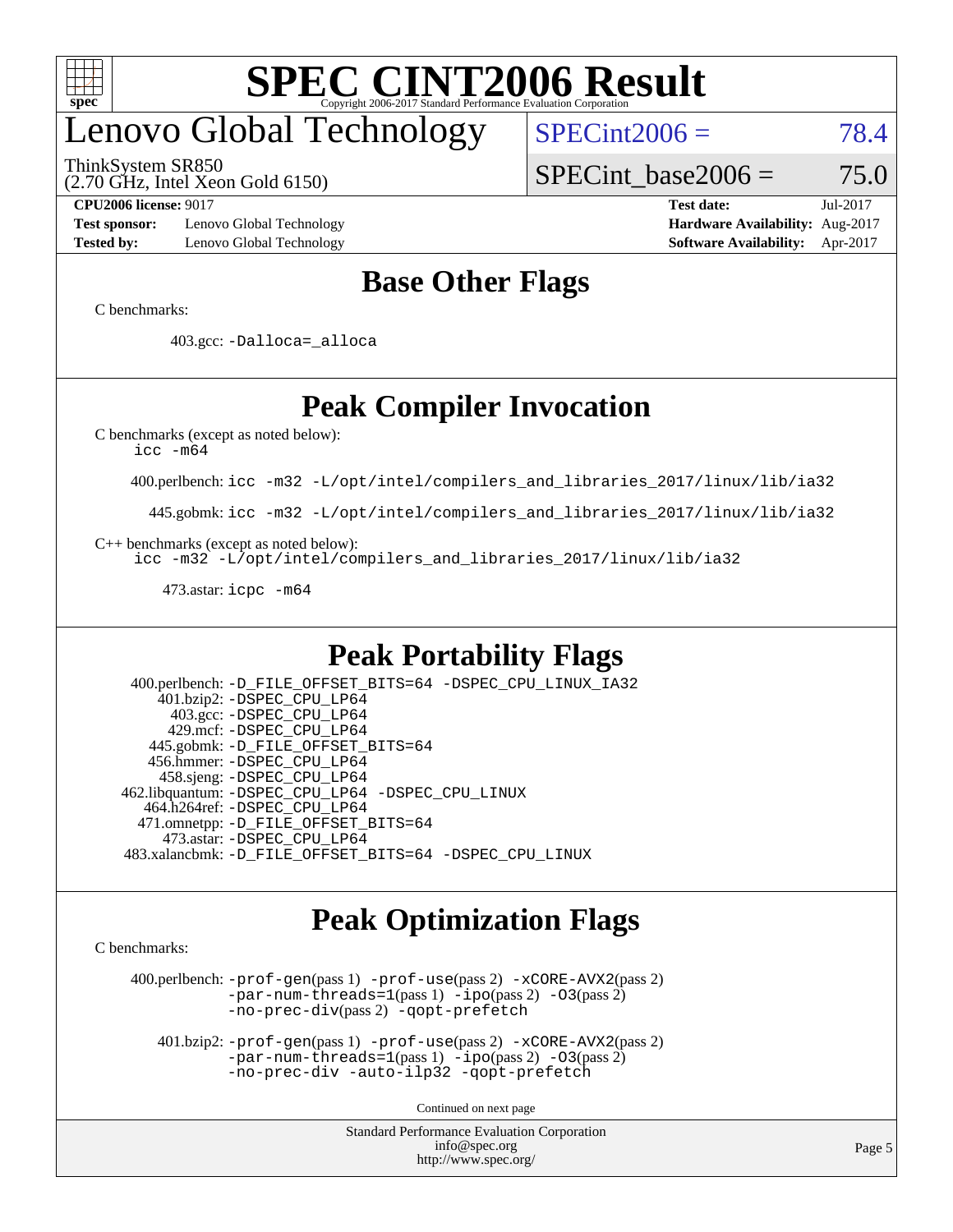

## enovo Global Technology

ThinkSystem SR850

 $SPECint2006 = 78.4$  $SPECint2006 = 78.4$ 

(2.70 GHz, Intel Xeon Gold 6150)

SPECint base2006 =  $75.0$ 

**[Test sponsor:](http://www.spec.org/auto/cpu2006/Docs/result-fields.html#Testsponsor)** Lenovo Global Technology **[Hardware Availability:](http://www.spec.org/auto/cpu2006/Docs/result-fields.html#HardwareAvailability)** Aug-2017 **[Tested by:](http://www.spec.org/auto/cpu2006/Docs/result-fields.html#Testedby)** Lenovo Global Technology **[Software Availability:](http://www.spec.org/auto/cpu2006/Docs/result-fields.html#SoftwareAvailability)** Apr-2017

**[CPU2006 license:](http://www.spec.org/auto/cpu2006/Docs/result-fields.html#CPU2006license)** 9017 **[Test date:](http://www.spec.org/auto/cpu2006/Docs/result-fields.html#Testdate)** Jul-2017

### **[Peak Optimization Flags \(Continued\)](http://www.spec.org/auto/cpu2006/Docs/result-fields.html#PeakOptimizationFlags)**

 403.gcc: [-xCORE-AVX2](http://www.spec.org/cpu2006/results/res2017q4/cpu2006-20170918-49935.flags.html#user_peakOPTIMIZE403_gcc_f-xCORE-AVX2) [-ipo](http://www.spec.org/cpu2006/results/res2017q4/cpu2006-20170918-49935.flags.html#user_peakOPTIMIZE403_gcc_f-ipo) [-O3](http://www.spec.org/cpu2006/results/res2017q4/cpu2006-20170918-49935.flags.html#user_peakOPTIMIZE403_gcc_f-O3) [-no-prec-div](http://www.spec.org/cpu2006/results/res2017q4/cpu2006-20170918-49935.flags.html#user_peakOPTIMIZE403_gcc_f-no-prec-div) [-inline-calloc](http://www.spec.org/cpu2006/results/res2017q4/cpu2006-20170918-49935.flags.html#user_peakCOPTIMIZE403_gcc_f-inline-calloc) [-qopt-malloc-options=3](http://www.spec.org/cpu2006/results/res2017q4/cpu2006-20170918-49935.flags.html#user_peakCOPTIMIZE403_gcc_f-qopt-malloc-options_0fcb435012e78f27d57f473818e45fe4) [-auto-ilp32](http://www.spec.org/cpu2006/results/res2017q4/cpu2006-20170918-49935.flags.html#user_peakCOPTIMIZE403_gcc_f-auto-ilp32) 429.mcf: [-xCORE-AVX2](http://www.spec.org/cpu2006/results/res2017q4/cpu2006-20170918-49935.flags.html#user_peakOPTIMIZE429_mcf_f-xCORE-AVX2) [-ipo](http://www.spec.org/cpu2006/results/res2017q4/cpu2006-20170918-49935.flags.html#user_peakOPTIMIZE429_mcf_f-ipo) [-O3](http://www.spec.org/cpu2006/results/res2017q4/cpu2006-20170918-49935.flags.html#user_peakOPTIMIZE429_mcf_f-O3) [-no-prec-div](http://www.spec.org/cpu2006/results/res2017q4/cpu2006-20170918-49935.flags.html#user_peakOPTIMIZE429_mcf_f-no-prec-div) [-parallel](http://www.spec.org/cpu2006/results/res2017q4/cpu2006-20170918-49935.flags.html#user_peakCOPTIMIZE429_mcf_f-parallel) [-qopt-prefetch](http://www.spec.org/cpu2006/results/res2017q4/cpu2006-20170918-49935.flags.html#user_peakCOPTIMIZE429_mcf_f-qopt-prefetch) [-auto-p32](http://www.spec.org/cpu2006/results/res2017q4/cpu2006-20170918-49935.flags.html#user_peakCOPTIMIZE429_mcf_f-auto-p32) 445.gobmk: [-prof-gen](http://www.spec.org/cpu2006/results/res2017q4/cpu2006-20170918-49935.flags.html#user_peakPASS1_CFLAGSPASS1_LDCFLAGS445_gobmk_prof_gen_e43856698f6ca7b7e442dfd80e94a8fc)(pass 1) [-prof-use](http://www.spec.org/cpu2006/results/res2017q4/cpu2006-20170918-49935.flags.html#user_peakPASS2_CFLAGSPASS2_LDCFLAGS445_gobmk_prof_use_bccf7792157ff70d64e32fe3e1250b55)(pass 2) [-xCORE-AVX2](http://www.spec.org/cpu2006/results/res2017q4/cpu2006-20170918-49935.flags.html#user_peakPASS2_CFLAGSPASS2_LDCFLAGS445_gobmk_f-xCORE-AVX2)(pass 2)  $-par-num-threads=1(pass 1) -ipo(pass 2) -O3(pass 2)$  $-par-num-threads=1(pass 1) -ipo(pass 2) -O3(pass 2)$  $-par-num-threads=1(pass 1) -ipo(pass 2) -O3(pass 2)$  $-par-num-threads=1(pass 1) -ipo(pass 2) -O3(pass 2)$  $-par-num-threads=1(pass 1) -ipo(pass 2) -O3(pass 2)$  $-par-num-threads=1(pass 1) -ipo(pass 2) -O3(pass 2)$ [-no-prec-div](http://www.spec.org/cpu2006/results/res2017q4/cpu2006-20170918-49935.flags.html#user_peakPASS2_CFLAGSPASS2_LDCFLAGS445_gobmk_f-no-prec-div)(pass 2) 456.hmmer: basepeak = yes 458.sjeng: [-prof-gen](http://www.spec.org/cpu2006/results/res2017q4/cpu2006-20170918-49935.flags.html#user_peakPASS1_CFLAGSPASS1_LDCFLAGS458_sjeng_prof_gen_e43856698f6ca7b7e442dfd80e94a8fc)(pass 1) [-prof-use](http://www.spec.org/cpu2006/results/res2017q4/cpu2006-20170918-49935.flags.html#user_peakPASS2_CFLAGSPASS2_LDCFLAGS458_sjeng_prof_use_bccf7792157ff70d64e32fe3e1250b55)(pass 2) [-xCORE-AVX2](http://www.spec.org/cpu2006/results/res2017q4/cpu2006-20170918-49935.flags.html#user_peakPASS2_CFLAGSPASS2_LDCFLAGS458_sjeng_f-xCORE-AVX2)(pass 2) [-par-num-threads=1](http://www.spec.org/cpu2006/results/res2017q4/cpu2006-20170918-49935.flags.html#user_peakPASS1_CFLAGSPASS1_LDCFLAGS458_sjeng_par_num_threads_786a6ff141b4e9e90432e998842df6c2)(pass 1) [-ipo](http://www.spec.org/cpu2006/results/res2017q4/cpu2006-20170918-49935.flags.html#user_peakPASS2_CFLAGSPASS2_LDCFLAGS458_sjeng_f-ipo)(pass 2) [-O3](http://www.spec.org/cpu2006/results/res2017q4/cpu2006-20170918-49935.flags.html#user_peakPASS2_CFLAGSPASS2_LDCFLAGS458_sjeng_f-O3)(pass 2) [-no-prec-div](http://www.spec.org/cpu2006/results/res2017q4/cpu2006-20170918-49935.flags.html#user_peakPASS2_CFLAGSPASS2_LDCFLAGS458_sjeng_f-no-prec-div)(pass 2) [-unroll4](http://www.spec.org/cpu2006/results/res2017q4/cpu2006-20170918-49935.flags.html#user_peakCOPTIMIZE458_sjeng_f-unroll_4e5e4ed65b7fd20bdcd365bec371b81f)  $462$ .libquantum: basepeak = yes  $464.h264$ ref: basepeak = yes [C++ benchmarks:](http://www.spec.org/auto/cpu2006/Docs/result-fields.html#CXXbenchmarks) 471.omnetpp: [-prof-gen](http://www.spec.org/cpu2006/results/res2017q4/cpu2006-20170918-49935.flags.html#user_peakPASS1_CXXFLAGSPASS1_LDCXXFLAGS471_omnetpp_prof_gen_e43856698f6ca7b7e442dfd80e94a8fc)(pass 1) [-prof-use](http://www.spec.org/cpu2006/results/res2017q4/cpu2006-20170918-49935.flags.html#user_peakPASS2_CXXFLAGSPASS2_LDCXXFLAGS471_omnetpp_prof_use_bccf7792157ff70d64e32fe3e1250b55)(pass 2) [-xCORE-AVX2](http://www.spec.org/cpu2006/results/res2017q4/cpu2006-20170918-49935.flags.html#user_peakPASS2_CXXFLAGSPASS2_LDCXXFLAGS471_omnetpp_f-xCORE-AVX2)(pass 2)  $-par-num-threads=1(pass 1) -ipo(pass 2) -O3(pass 2)$  $-par-num-threads=1(pass 1) -ipo(pass 2) -O3(pass 2)$  $-par-num-threads=1(pass 1) -ipo(pass 2) -O3(pass 2)$  $-par-num-threads=1(pass 1) -ipo(pass 2) -O3(pass 2)$  $-par-num-threads=1(pass 1) -ipo(pass 2) -O3(pass 2)$  $-par-num-threads=1(pass 1) -ipo(pass 2) -O3(pass 2)$ [-no-prec-div](http://www.spec.org/cpu2006/results/res2017q4/cpu2006-20170918-49935.flags.html#user_peakPASS2_CXXFLAGSPASS2_LDCXXFLAGS471_omnetpp_f-no-prec-div)(pass 2) [-qopt-ra-region-strategy=block](http://www.spec.org/cpu2006/results/res2017q4/cpu2006-20170918-49935.flags.html#user_peakCXXOPTIMIZE471_omnetpp_f-qopt-ra-region-strategy_0f7b543d62da454b380160c0e3b28f94) [-Wl,-z,muldefs](http://www.spec.org/cpu2006/results/res2017q4/cpu2006-20170918-49935.flags.html#user_peakEXTRA_LDFLAGS471_omnetpp_link_force_multiple1_74079c344b956b9658436fd1b6dd3a8a) [-L/sh10.2 -lsmartheap](http://www.spec.org/cpu2006/results/res2017q4/cpu2006-20170918-49935.flags.html#user_peakEXTRA_LIBS471_omnetpp_SmartHeap_b831f2d313e2fffa6dfe3f00ffc1f1c0) 473.astar: [-xCORE-AVX2](http://www.spec.org/cpu2006/results/res2017q4/cpu2006-20170918-49935.flags.html#user_peakOPTIMIZE473_astar_f-xCORE-AVX2) [-ipo](http://www.spec.org/cpu2006/results/res2017q4/cpu2006-20170918-49935.flags.html#user_peakOPTIMIZE473_astar_f-ipo) [-O3](http://www.spec.org/cpu2006/results/res2017q4/cpu2006-20170918-49935.flags.html#user_peakOPTIMIZE473_astar_f-O3) [-no-prec-div](http://www.spec.org/cpu2006/results/res2017q4/cpu2006-20170918-49935.flags.html#user_peakOPTIMIZE473_astar_f-no-prec-div) [-qopt-prefetch](http://www.spec.org/cpu2006/results/res2017q4/cpu2006-20170918-49935.flags.html#user_peakCXXOPTIMIZE473_astar_f-qopt-prefetch) [-auto-p32](http://www.spec.org/cpu2006/results/res2017q4/cpu2006-20170918-49935.flags.html#user_peakCXXOPTIMIZE473_astar_f-auto-p32) [-Wl,-z,muldefs](http://www.spec.org/cpu2006/results/res2017q4/cpu2006-20170918-49935.flags.html#user_peakEXTRA_LDFLAGS473_astar_link_force_multiple1_74079c344b956b9658436fd1b6dd3a8a) [-L/sh10.2 -lsmartheap64](http://www.spec.org/cpu2006/results/res2017q4/cpu2006-20170918-49935.flags.html#user_peakEXTRA_LIBS473_astar_SmartHeap64_63911d860fc08c15fa1d5bf319b9d8d5) 483.xalancbmk: [-xCORE-AVX2](http://www.spec.org/cpu2006/results/res2017q4/cpu2006-20170918-49935.flags.html#user_peakOPTIMIZE483_xalancbmk_f-xCORE-AVX2) [-ipo](http://www.spec.org/cpu2006/results/res2017q4/cpu2006-20170918-49935.flags.html#user_peakOPTIMIZE483_xalancbmk_f-ipo) [-O3](http://www.spec.org/cpu2006/results/res2017q4/cpu2006-20170918-49935.flags.html#user_peakOPTIMIZE483_xalancbmk_f-O3) [-no-prec-div](http://www.spec.org/cpu2006/results/res2017q4/cpu2006-20170918-49935.flags.html#user_peakOPTIMIZE483_xalancbmk_f-no-prec-div) [-qopt-prefetch](http://www.spec.org/cpu2006/results/res2017q4/cpu2006-20170918-49935.flags.html#user_peakCXXOPTIMIZE483_xalancbmk_f-qopt-prefetch) [-Wl,-z,muldefs](http://www.spec.org/cpu2006/results/res2017q4/cpu2006-20170918-49935.flags.html#user_peakEXTRA_LDFLAGS483_xalancbmk_link_force_multiple1_74079c344b956b9658436fd1b6dd3a8a) [-L/sh10.2 -lsmartheap](http://www.spec.org/cpu2006/results/res2017q4/cpu2006-20170918-49935.flags.html#user_peakEXTRA_LIBS483_xalancbmk_SmartHeap_b831f2d313e2fffa6dfe3f00ffc1f1c0)

### **[Peak Other Flags](http://www.spec.org/auto/cpu2006/Docs/result-fields.html#PeakOtherFlags)**

[C benchmarks](http://www.spec.org/auto/cpu2006/Docs/result-fields.html#Cbenchmarks):

403.gcc: [-Dalloca=\\_alloca](http://www.spec.org/cpu2006/results/res2017q4/cpu2006-20170918-49935.flags.html#b403.gcc_peakEXTRA_CFLAGS_Dalloca_be3056838c12de2578596ca5467af7f3)

The flags files that were used to format this result can be browsed at <http://www.spec.org/cpu2006/flags/Intel-ic17.0-official-linux64-revF.html> <http://www.spec.org/cpu2006/flags/Lenovo-Platform-Flags-V1.2-SKL-C.20171004.html>

You can also download the XML flags sources by saving the following links:

<http://www.spec.org/cpu2006/flags/Intel-ic17.0-official-linux64-revF.xml> <http://www.spec.org/cpu2006/flags/Lenovo-Platform-Flags-V1.2-SKL-C.20171004.xml>